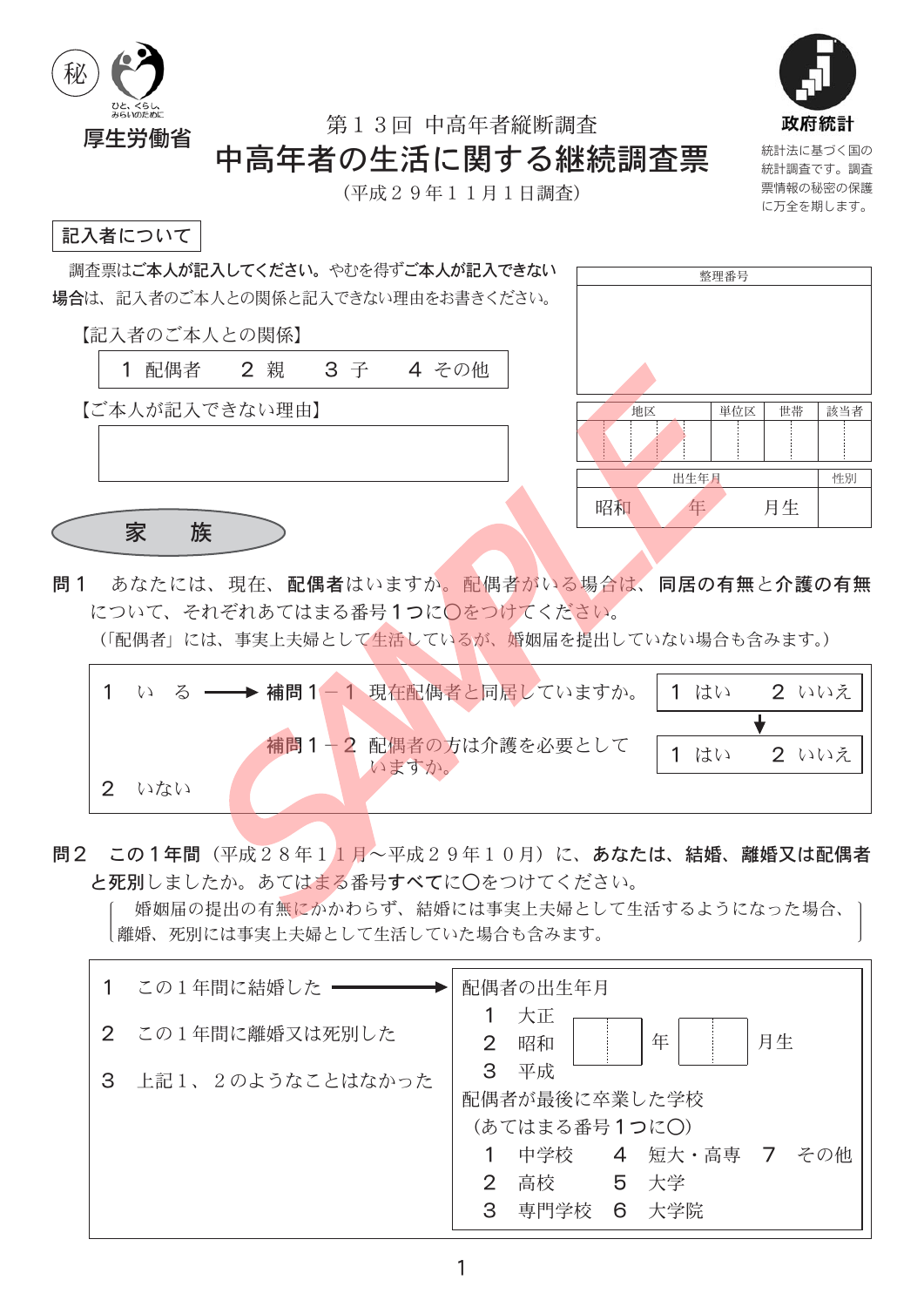#### 問3 あなたには、現在、配偶者以外に同居している方はいますか。

# $-1$   $\cup$   $\geq$

2 いない ー

→ 次頁の 問4へお進みください

補問3-1 配偶者以外に同居している方の状況について、1人ずつお答えください。

(例:配偶者以外に同居している方が、子2人と自分の母の場合は、記入例のようになります。)

|     |        |                | あなたとの関係                      |                              |                                   |                                   |                 |                  |                                                    |                         | 収入の有無                   |                             | 介護の必要 |               |                  |                |                |
|-----|--------|----------------|------------------------------|------------------------------|-----------------------------------|-----------------------------------|-----------------|------------------|----------------------------------------------------|-------------------------|-------------------------|-----------------------------|-------|---------------|------------------|----------------|----------------|
|     |        | 子              | 自<br>分<br>$\mathcal{O}$<br>父 | 自<br>分<br>$\mathcal{O}$<br>母 | 配<br>偶<br>者<br>$\mathcal{O}$<br>父 | 配<br>偶<br>者<br>$\mathcal{O}$<br>母 | 孫               | 兄<br>弟<br>姉<br>妹 | そ<br>$\mathcal{O}$<br>他<br>$\mathcal{O}$<br>親<br>族 | そ<br>$\mathcal{O}$<br>他 | 年                       | 齢                           |       | あ<br>$\eta$   | な                | あ<br>$\eta$    | な              |
|     | 1人目    | $\sqrt{1}$     | $\overline{2}$               | 3                            | $\overline{4}$                    | $\overline{5}$                    | 6               | 7                | 8                                                  | 9                       | $\overline{\mathbf{3}}$ | $\boldsymbol{l}$            | 歳     | $\mathcal{V}$ | $\overline{2}$   | 1              | $\overline{2}$ |
| 記入例 | $2$ 人目 | $\overline{1}$ | $\overline{2}$               | 3                            | $\overline{4}$                    | 5                                 | 6               | 7                | 8                                                  | $\Theta$                | $\overline{2}$          | 8                           | 歳     | 1             | $\left(2\right)$ | 1              | $\overline{2}$ |
|     | 3人目    | 1              | $\overline{2}$               | $\left(3\right)$             | $\overline{4}$                    | 5                                 | $6\phantom{1}$  | 7                | 8                                                  | $\Theta$                | 9                       | $\overline{\boldsymbol{0}}$ | 歳     | $\mathbf{1}$  | $\overline{2}$   | $\overline{1}$ | $\overline{2}$ |
|     | 1人目    | 1              | $\overline{2}$               | 3                            | $\overline{4}$                    | $\overline{5}$                    | 6               | 7                | 8                                                  | 9                       |                         |                             | 歳     | 1             | $\overline{2}$   | 1              | $\overline{2}$ |
|     | 2人目    | 1              | $\overline{2}$               | 3                            | $\overline{4}$                    | $\overline{5}$                    | $6\phantom{1}6$ | 7                | 8                                                  | 9                       |                         |                             | 歳     | 1             | $\overline{2}$   | 1              | $\overline{2}$ |
|     | 3人目    | 1              | $\overline{2}$               | $\overline{3}$               | $\overline{4}$                    | 5                                 | 6               | $\overline{7}$   | 8                                                  | 9                       |                         |                             | 歳     | 1             | $\overline{2}$   | 1              | $\overline{2}$ |
|     | 4人目    | 1              | $\overline{2}$               | 3                            | $\overline{4}$                    | $\overline{5}$                    | 6               | 7                | 8                                                  | 9                       |                         |                             | 歳     | 1             | $\overline{2}$   | 1              | $\overline{2}$ |
|     | 5人目    | 1              | $\overline{2}$               | 3                            | $\overline{4}$                    | 5                                 | 6               | 7                | 8                                                  | 9                       |                         |                             | 歳     | 1             | $\overline{2}$   | 1              | $\overline{2}$ |
|     | 6人目    | 1              | $\overline{2}$               | 3                            | 4                                 | 5                                 | 6               | 7                | 8                                                  | 9                       |                         |                             | 歳     | 1             | $\overline{2}$   | 1              | $\overline{2}$ |
|     | 7人目    | 1              | $\overline{2}$               | 3                            | 4                                 | 5                                 | 6               | 7                | 8                                                  | 9                       |                         |                             | 歳     | 1             | 2                | 1              | $\overline{2}$ |
|     | 8人目    | $\mathbf{1}$   | 2                            | $\mathsf{3}$                 | $\overline{4}$                    | $\overline{5}$                    | $\mathbf 6$     | 7                | 8                                                  | 9                       |                         |                             | 歳     | 1             | $\overline{2}$   | 1              | $\overline{2}$ |
|     | 9人目    | 1              | 2                            | 3                            | $\overline{4}$                    | $\overline{5}$                    | $\mathbf 6$     | 7                | 8                                                  | 9                       |                         |                             | 歳     | 1             | $\overline{2}$   | 1              | $\overline{2}$ |
|     | 10人目   | $\mathbf{1}$   | $\overline{2}$               | $\ensuremath{\mathsf{3}}$    | $\overline{4}$                    | $\overline{5}$                    | 6               | 7                | 8                                                  | 9                       |                         |                             | 歳     | 1             | $\overline{2}$   | 1              | $\overline{2}$ |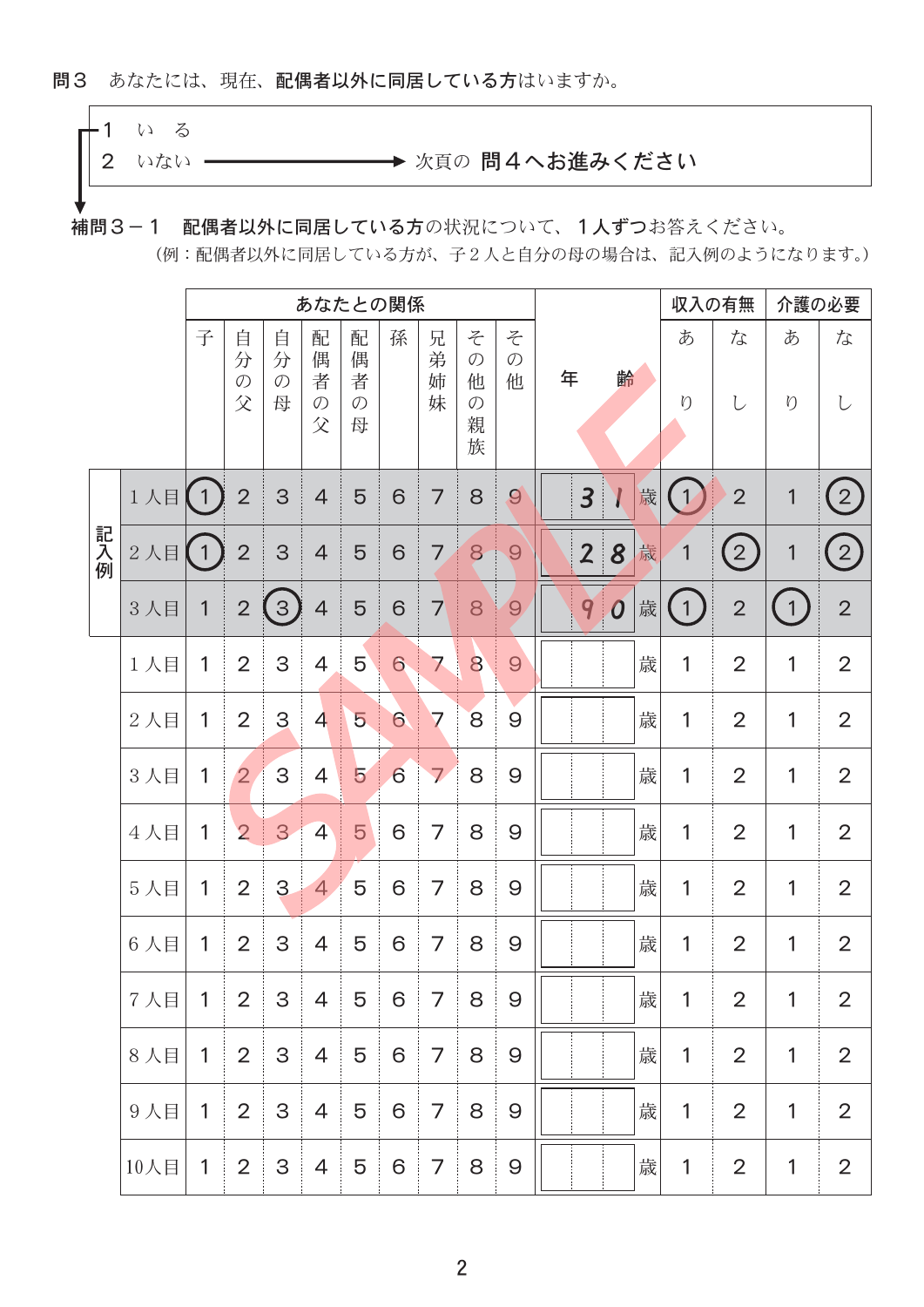問4 同居していない自分の親、配偶者の親、子及び孫の状況について、それぞれお答えください。

|       | 同居していない親        | 同居していない親が「いる」場合は<br>記入してください。 |   |  |                   |       |  |  |
|-------|-----------------|-------------------------------|---|--|-------------------|-------|--|--|
|       |                 | 年                             | 齢 |  |                   | 介護の必要 |  |  |
| 自分の父  | 1 いるー  2 いない    |                               | 歳 |  | あり                | 2 なし  |  |  |
| 自分の母  | 2 いない<br>1 いるー  |                               | 歳 |  | あり<br>1           | 2 なし  |  |  |
| 配偶者の父 | 2 いない<br>1 いるー  |                               | 歳 |  | あり<br>$\mathbf 1$ | 2 なし  |  |  |
| 配偶者の母 | 1 いるー!<br>2 いない |                               | 歳 |  | あり                | 2 なし  |  |  |

|   |     | 同居していない子、孫            | ※年齢、介護の必要の有無をそれぞれの父·<br>母の欄に記入してください。                           |
|---|-----|-----------------------|-----------------------------------------------------------------|
|   | 人いる | $2$ $\omega$ $\alpha$ |                                                                 |
| 孫 | 人いる | $2$ $WxW$             | 同居していない子・孫がいる場合は、それぞ<br>れの人数を記入してください。子・孫には、<br>それぞれの配偶者を含みません。 |

問5 あなたは現在、同居している方や同居していない親族に対して、介護をしていますか。 介護をしている場合は、相手とあなたとの関係と、この1か月間(平成29年10月)の平均し た1週間の介護時間を記入してください。

| 介護の有無 |      |   | あなたとの関係 (あてはまる番号すべてに〇) | 1週間の介護時間 |
|-------|------|---|------------------------|----------|
| している  | 配偶者  | 5 | ■ 配偶者の父 9 その他の親族       |          |
|       |      | 6 | 配偶者の母 10 その他           | 時間       |
| していない | 自分の父 |   | 孫                      |          |
|       | 自分の母 | 8 | 兄弟姉妹                   |          |

- 問6 あなたの世帯では、現在、同居していない親族へ経済的な支援をしていますか。あてはまる 番号すべてに〇をつけ、支援をしている場合は、その支援額を記入してください。
	- 「\* 毎月の支援の他に、不定期で支援をしている場合は、1、2両方に○をつけ、それぞれの支援〕 額を記入してください。

|   | 1 ほとんど毎月支援している ––––––––→ 月平均支援額 およそ |  |  |  |
|---|-------------------------------------|--|--|--|
|   | 2 ボーナス時など時々支援している ━━→ 年間合計支援額 およそ   |  |  |  |
| 3 | 支援していない                             |  |  |  |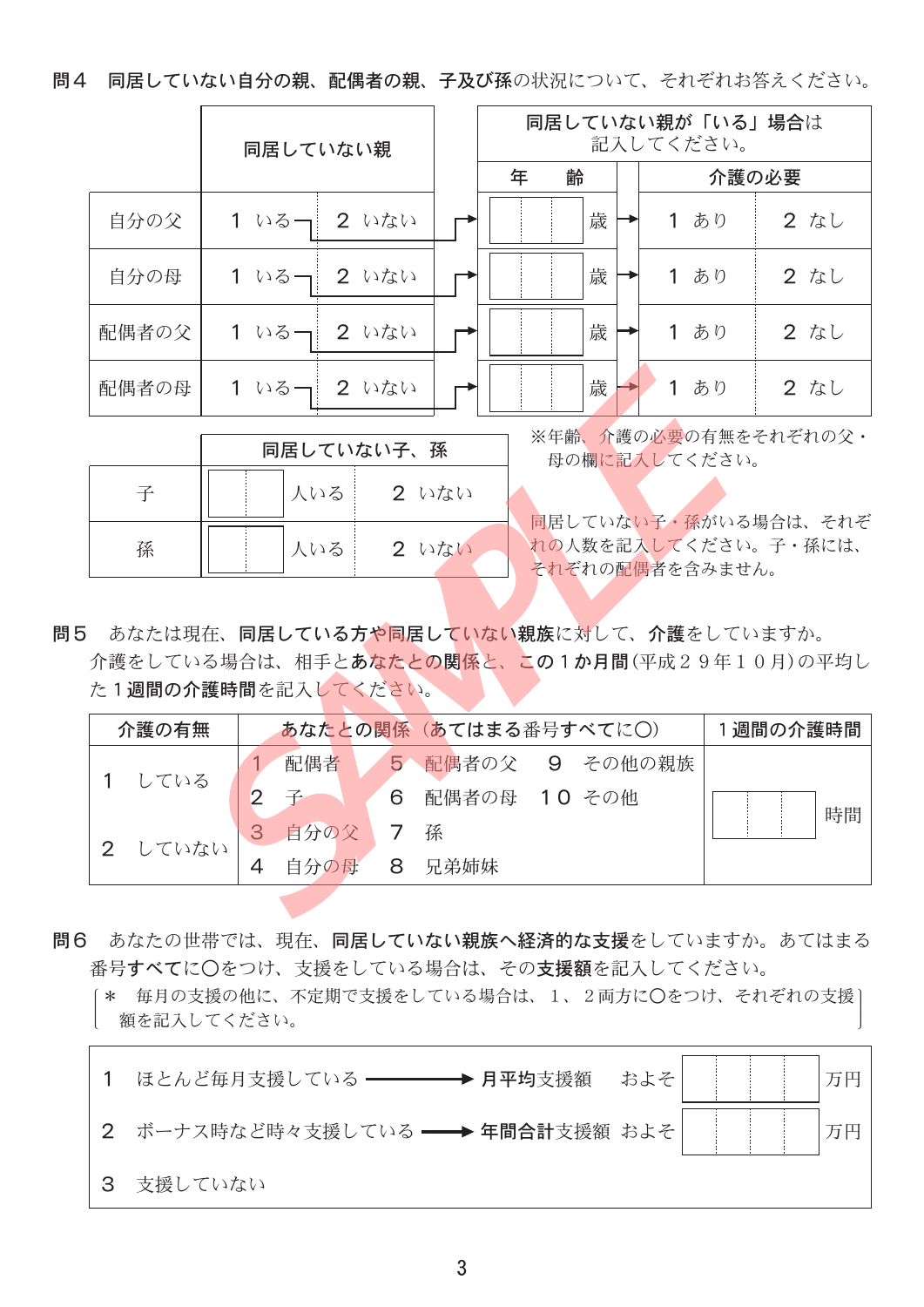

問7 あなたの現在の健康状態はいかがですか。あてはまる番号1つに○をつけてください。

| 1 大変良い | 3 どちらかといえば良い | 5 悪い   |
|--------|--------------|--------|
| 2 良い   | 4 どちらかといえば悪い | 6 大変悪い |

問8 あなたは現在、以下の病気などについて医師から病気であると診断されていますか。 診断されている場合は、通院や服薬・病状・入院の有無について、病気ごとにお答えください。

|                              | 医師の診断が「あり」の場合は記入してください。                      |  |                                              |  |                                                                                                                  |                              |                                                       |  |                   |                                                                  |
|------------------------------|----------------------------------------------|--|----------------------------------------------|--|------------------------------------------------------------------------------------------------------------------|------------------------------|-------------------------------------------------------|--|-------------------|------------------------------------------------------------------|
|                              | 医師の<br>断<br>診                                |  | 通院や<br>服<br>薬                                |  | 病<br>よく<br>75<br>$\begin{array}{c} \mathcal{D} \\ \mathcal{T} \end{array}$<br>$\zeta$ )<br>$\overline{\diamond}$ | 治療等開始<br>時期からの<br>変わらな<br>4V | 状<br>悪化<br>$\overline{L}$<br>$\tau$<br>$\zeta$ )<br>る |  | 入<br>入院<br>L<br>た | この1年間の<br>平成28年11月]<br>$\sim$ 2 9年1 0月<br>院<br>入院していな<br>$\zeta$ |
| 糖尿病                          | あり<br>1<br>$\overline{2}$<br>なし              |  | $\overline{1}$<br>あり<br>$\overline{2}$<br>なし |  | 1                                                                                                                | $\overline{2}$               | 3                                                     |  | 1                 | $\overline{2}$                                                   |
| 心臟病<br>心筋梗塞等)<br>(狭心症、       | $\mathbf{1}$<br>あり<br>$\overline{2}$<br>なし   |  | $\overline{1}$<br>あり<br>$\overline{2}$<br>なし |  | 1                                                                                                                | $\overline{2}$               | 3                                                     |  | 1                 | $\overline{2}$                                                   |
| (脳梗塞、脳出血、<br>脳卒中<br>くも膜下出血等) | あり<br>1<br>$\overline{2}$<br>なし              |  | $\overline{1}$<br>あり<br>$\overline{2}$<br>なし |  | 1                                                                                                                | $\overline{2}$               | 3                                                     |  | 1                 | $\overline{2}$                                                   |
| 高血圧                          | 1<br>あり<br>$\overline{2}$<br>なし              |  | 1<br>あり<br>$\overline{2}$<br>なし              |  | 1                                                                                                                | $\overline{2}$               | 3                                                     |  | 1                 | $\overline{2}$                                                   |
| (高脂血症等)<br>脂質異常症             | $\overline{1}$<br>あり<br>$\overline{2}$<br>なし |  | 1<br>あり<br>$\overline{2}$<br>なし              |  | 1                                                                                                                | $\overline{2}$               | 3                                                     |  | 1                 | $\overline{2}$                                                   |
| 悪性新生物 (がん)                   | 1<br>あり<br>$\overline{2}$<br>なし              |  | 1<br>あり<br>なし<br>$\overline{2}$              |  | 1                                                                                                                | $\overline{2}$               | $\mathsf S$                                           |  | 1                 | $\overline{2}$                                                   |
| 上記以外の病気・けが                   | 1<br>あり<br>なし<br>$\overline{2}$              |  | 1<br>あり<br>$\overline{2}$<br>なし              |  |                                                                                                                  |                              |                                                       |  | 1                 | $\overline{2}$                                                   |

問9 あなたは、この1か月間(平成29年10月)に、病気やけがの治療のための費用がありまし たか。あてはまる番号1つに〇をつけ、費用がある場合は、この1か月間(平成29年10月) の費用を記入してください。

| 2 治療のための費用なし |  |  |  |
|--------------|--|--|--|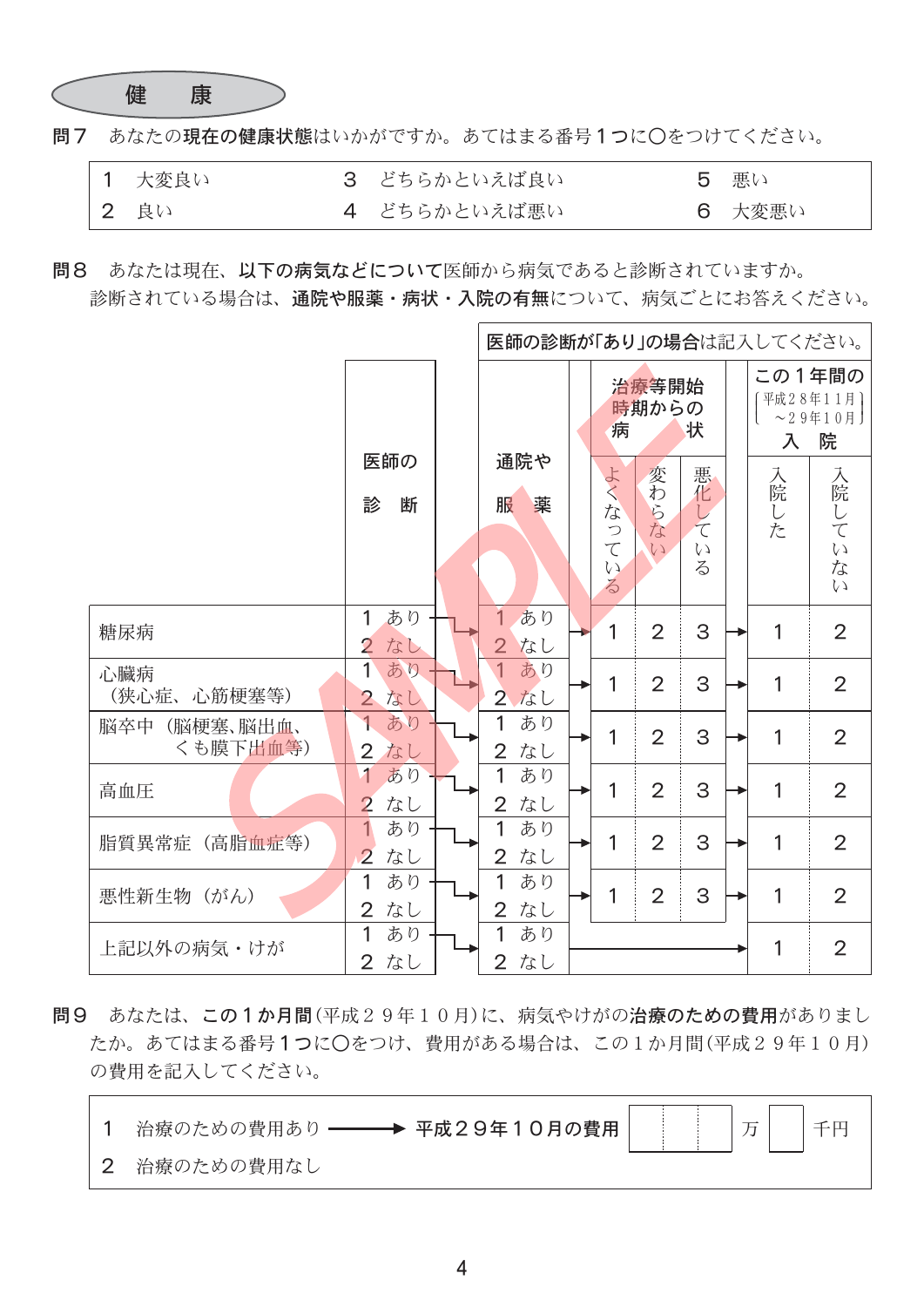問10 次の質問について、この1か月間(平成29年10月)はどのようであったか、それぞれあ てはまる番号1つに〇をつけてください。

|                                 | L)<br>つ<br>$\ddot{\tau}$ | た<br>L)<br>L)  | と<br>きどき | 少<br>だけ        | ま<br>つ<br>た<br>な<br>W |
|---------------------------------|--------------------------|----------------|----------|----------------|-----------------------|
| 神経過敏に感じましたか                     |                          | $\overline{2}$ | 3        | 4              | 5                     |
| 絶望的だと感じましたか                     |                          | $\overline{2}$ | 3        | 4              | 5                     |
| そわそわ、落ち着かなく感じましたか               |                          | $\overline{2}$ | 3        | 4              | 5                     |
| 気分が沈み込んで、何が起こっても気が晴れないように感じましたか | 1                        | $\overline{2}$ | 3        | $\overline{4}$ | 5                     |
| 何をするのも骨折りだと感じましたか               |                          | $\overline{2}$ | 3        | $\overline{4}$ | 5                     |
| 自分は価値のない人間だと感じましたか              |                          | $\overline{2}$ | 3        | 4              | 5                     |

問11 あなたは現在、補問11-1にあげたような日常生活活動の際、困難に感じることはあり ますか。あてはまる番号1つにOをつけてください。

| 十1 あ |  |  |  |  |  | → 次頁の 問12へお進みください |  |
|------|--|--|--|--|--|-------------------|--|
|      |  |  |  |  |  |                   |  |

補問11-1 あなたが困難に感じる活動ごとに、あてはまる番号1つに○をつけてください。

| ※困難でない項目には〇をつける必要はありません。 | 何らかの困難はあるが、<br>独力でできる | 独力ではできないので<br>介助が必要 |
|--------------------------|-----------------------|---------------------|
| 歩く                       |                       | $\overline{2}$      |
| ベッドや床から起き上がる             |                       | $\overline{2}$      |
| いすに座ったり立ち上がったりする         |                       | $\overline{2}$      |
| 衣服を着たり脱いだりする             |                       | $\overline{2}$      |
| 手や顔を洗う                   |                       | $\overline{2}$      |
| 食事をする                    |                       | $\overline{2}$      |
| 排せつ                      |                       | $\overline{2}$      |
| 入浴をする                    |                       | $\overline{2}$      |
| 階段の上り下り                  |                       | $\overline{2}$      |
| 買い物したものの持ち運び             |                       | $\overline{2}$      |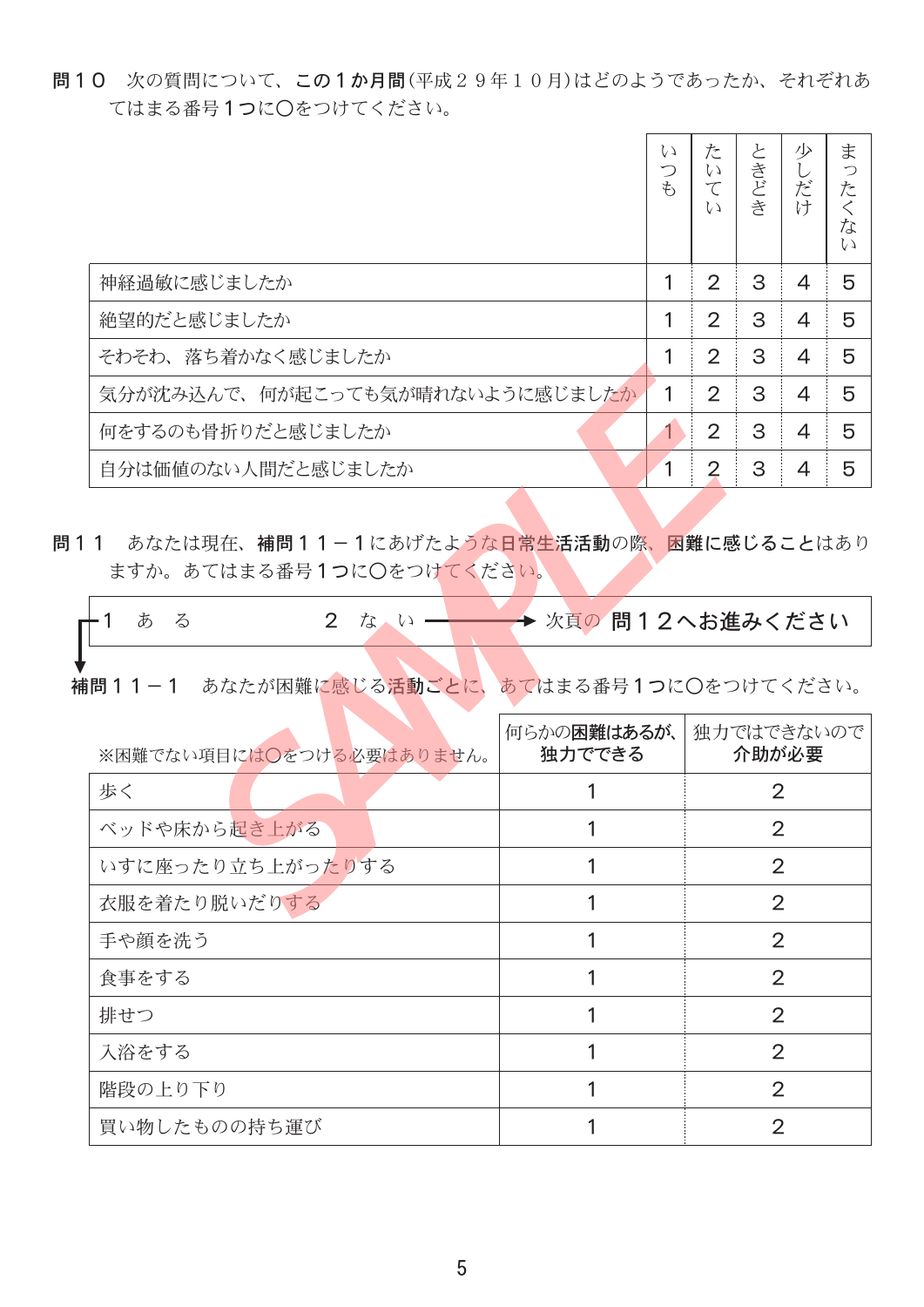問12 あなたがふだんお酒を飲む頻度はどれくらいですか。あてはまる番号1つに○をつけてく ださい。

|                           | 毎日             | → お酒を飲む日の1日の平均的な飲酒量はどれくらいですか。                      |  |  |  |  |  |  |  |  |  |
|---------------------------|----------------|----------------------------------------------------|--|--|--|--|--|--|--|--|--|
| $\mathbf{2}^{\mathsf{I}}$ | 週5~6日          | 清酒に換算し、あてはまる番号1つに○をつけてください。                        |  |  |  |  |  |  |  |  |  |
| 3                         | 週3~4日          |                                                    |  |  |  |  |  |  |  |  |  |
| 4                         | 週 $1 \sim 2$ 日 | 1 1合未満 2 1~3合未満 3 3~5合未満 4 5合以上                    |  |  |  |  |  |  |  |  |  |
| 5                         | 月に1〜3日         | ※清酒1合(アルコール度数15度・180ml)と同程度のアルコール量                 |  |  |  |  |  |  |  |  |  |
| 6                         | ほとんど飲まない       | ・ビール中瓶1本 (同5度・500ml)<br>・焼酎0.6合(同25度・約110ml)       |  |  |  |  |  |  |  |  |  |
|                           | 飲まない(飲めない)     | ・ワイン 1/4本(同14度・約180ml)                             |  |  |  |  |  |  |  |  |  |
|                           |                | ・ウイスキーダブル1杯 (同43度・60ml)<br>・缶チューハイ1.5缶(同5度・約520ml) |  |  |  |  |  |  |  |  |  |

問13 あなたは現在、たばこを吸っていますか。あてはまる番号1つに○をつけてください。

|          | 1 吸っている ━━━→ 1日の平均的な喫煙本数はどれくらいですか。 |  |  |  |  |  |  |  |  |
|----------|------------------------------------|--|--|--|--|--|--|--|--|
| 2 吸っていない | あてはまる番号1つに◎をつけてください。               |  |  |  |  |  |  |  |  |
|          | 1 10本以下 2 11~20本 3 21~30本 4 31本以上  |  |  |  |  |  |  |  |  |
|          |                                    |  |  |  |  |  |  |  |  |

問14 あなたのふだんの運動の状況について、それぞれあてはまる番号1つに〇をつけてください。

|                               |           | 運動している (平均的な実行頻度) |                         |                            |      |             |  |  |  |  |  |
|-------------------------------|-----------|-------------------|-------------------------|----------------------------|------|-------------|--|--|--|--|--|
|                               | 月に<br>日程度 | 週に                | 週に<br>1日程度 $2 \sim 3$ 日 | 週に<br>$4 \sim 5 \text{ H}$ | ほぼ毎日 | 運動して<br>いない |  |  |  |  |  |
| 息がはずまない軽い運動<br>(ストレッチ・軽い体操など) |           | 2                 | 3                       | 4                          | 5    | 6           |  |  |  |  |  |
| 多少息がはずむ運動<br>(ウォーキング・ジョギングなど) |           | 2                 | З                       | 4                          | 5    | 6           |  |  |  |  |  |
| 激しく息がはずむ運動<br>(エアロビクス・水泳など)   |           | 2                 | З                       | 4                          | 5    | 6           |  |  |  |  |  |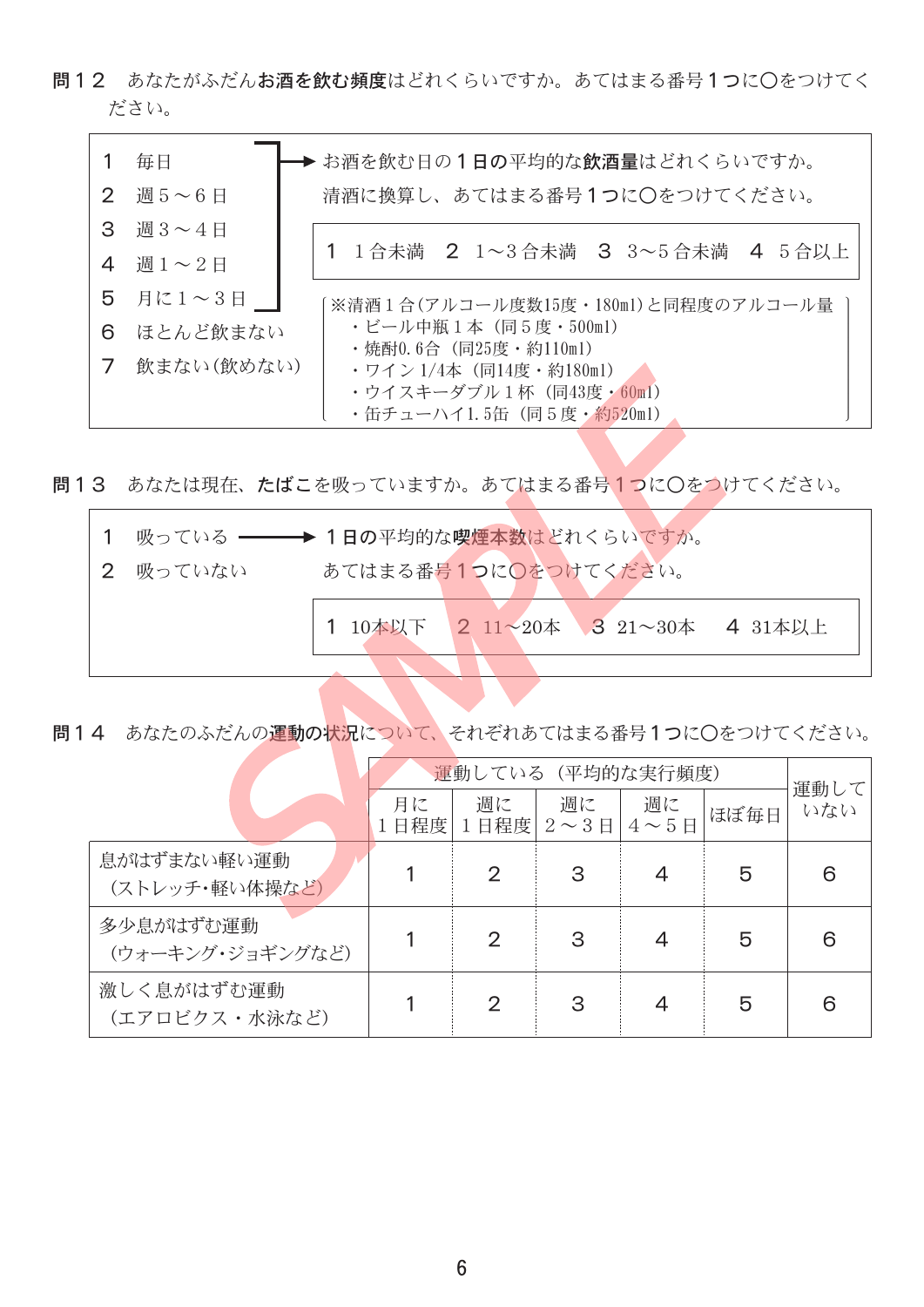問15 あなたのこの1年間 (平成28年11月~平成29年10月) の健診 (健康診断や健康診 杳)や人間ドックの受診状況について、あてはまる番号1つに〇をつけてください。



問16 あなたが日頃、健康維持のために心がけていることはありますか。 あてはまる番号すべてに〇をつけてください。

| お酒を飲み過ぎない                       | 8 | 適正体重を維持する    |
|---------------------------------|---|--------------|
| 2 たばこを吸い過ぎない                    | 9 | 食後の歯磨きをする    |
| 3 適度な運動をする                      |   | 10 適度な休養をとる  |
| 4 年に1回以上人間ドックを受診する              |   | 11 ストレスをためない |
| 5 食事の量に注意する                     |   | 12 その他       |
| 6 バランスを考え多様な食品をとる               |   | 13 特にない      |
| 錠剤、カプセル、顆粒、ドリンク状のビタミンやミネラルを摂取する |   |              |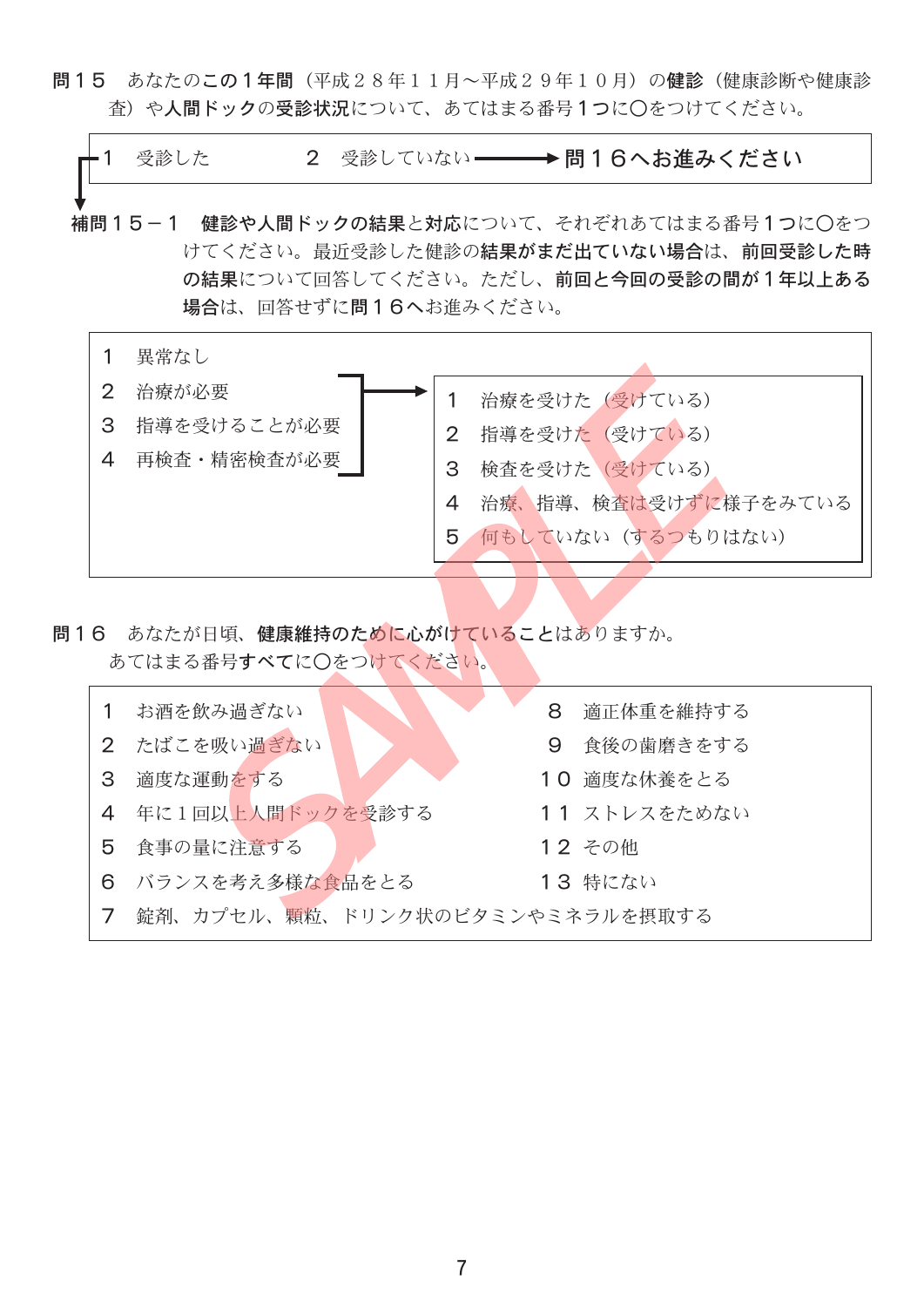

問17 あなたはふだん何か収入になる仕事をしていますか。あてはまる番号1つに○をつけてく ださい。

| 仕事をしている 2 仕事をしていない → 10頁の問21へお進みください<br>$\mathbf{1}$ |              |                          |           |                     |            |  |  |  |  |  |
|------------------------------------------------------|--------------|--------------------------|-----------|---------------------|------------|--|--|--|--|--|
|                                                      |              |                          |           |                     |            |  |  |  |  |  |
| 問18は、問17で 「仕事をしている」と回答した方 のみお答えください。                 |              |                          |           |                     |            |  |  |  |  |  |
| 問18-1 仕事のかたちについて、あてはまる番号1つに○をつけてください。                |              |                          |           |                     |            |  |  |  |  |  |
| 1 自営業主                                               | 4 正規の職員・従業員  |                          |           | 7 契約社員・嘱託           |            |  |  |  |  |  |
| 2 家族従業者                                              |              | 5 パート・アルバイト              |           |                     | 8 家庭での内職など |  |  |  |  |  |
| 3 会社・団体等の役員                                          |              | 6 労働者派遣事業所の派遣社員          |           | 9 その他               |            |  |  |  |  |  |
| 問18−2 仕事の内容について、あてはまる番号1つに○をつけてください。                 |              |                          |           |                     |            |  |  |  |  |  |
| 1 専門的・技術的な仕事                                         |              | 5 サービスの仕事 9 生産工程・労務作業の仕事 |           |                     |            |  |  |  |  |  |
| 2 管理的な仕事                                             |              | 6 保安の仕事   10 その他の仕事      |           |                     |            |  |  |  |  |  |
| 3 事務の仕事                                              |              | 7 農林漁業の仕事                |           |                     |            |  |  |  |  |  |
| 4 販売の仕事                                              |              | 8 運輸・通信の仕事               |           |                     |            |  |  |  |  |  |
| 問18-3 この1か月間(平成29年10月)の平均した1週間当たりの就業日数、平均的な          |              |                          |           |                     |            |  |  |  |  |  |
| 就業時間(実労働時間)について、お答えください。                             |              |                          |           |                     |            |  |  |  |  |  |
| ・1週間の就業日数                                            | $\mathbf{H}$ |                          | ・1週間の就業時間 |                     | 時間         |  |  |  |  |  |
| *1日8時間、週5日働いた場合は、就業日数 5日 就業時間 40時間 となります。            |              |                          |           |                     |            |  |  |  |  |  |
| 問18−4 勤め先の企業・団体等の組織全体(自営業の場合は事業全体)の <b>従業者数</b> につい  |              |                          |           |                     |            |  |  |  |  |  |
| て、あてはまる番号1つに○をつけてください。                               |              |                          |           |                     |            |  |  |  |  |  |
| 1<br>$1 \sim 4 \; \mathcal{N}$                       |              | 4 $100 - 299$ 人          | 7         | 1,000 $\sim$ 4,999人 |            |  |  |  |  |  |
| 2 $5 \sim 29$ $\land$                                | 5            | 300 $\sim$ 499 $\circ$   | 8         | 5,000人以上            |            |  |  |  |  |  |
| 3 30~99人                                             | 6            | $500 \sim 999$ $\land$   | 9 官公庁     |                     |            |  |  |  |  |  |
| 問18-5 あなたが、その仕事について感じていることについて、それぞれあてはまる番号           |              |                          |           |                     |            |  |  |  |  |  |
| 1つに○をつけてください。                                        |              |                          |           |                     |            |  |  |  |  |  |
|                                                      | 満足           | やや満足                     | 普通        | やや不満                | 不満         |  |  |  |  |  |
| 能力の活用・発揮                                             | 1            | $\overline{2}$           | 3         | 4                   | 5          |  |  |  |  |  |
| 職場の人間関係                                              | 1            | 2                        | 3         | 4                   | 5          |  |  |  |  |  |
| 賃金・収入                                                | 1            | 2                        | 3         | 4                   | 5          |  |  |  |  |  |
| 就業時間・休日                                              | 1            | $\overline{2}$           | 3         | 4                   | 5          |  |  |  |  |  |
| 仕事の内容・やりがい                                           | 1            | $\overline{2}$           | 3         | 4                   | 5          |  |  |  |  |  |
|                                                      |              |                          |           |                     |            |  |  |  |  |  |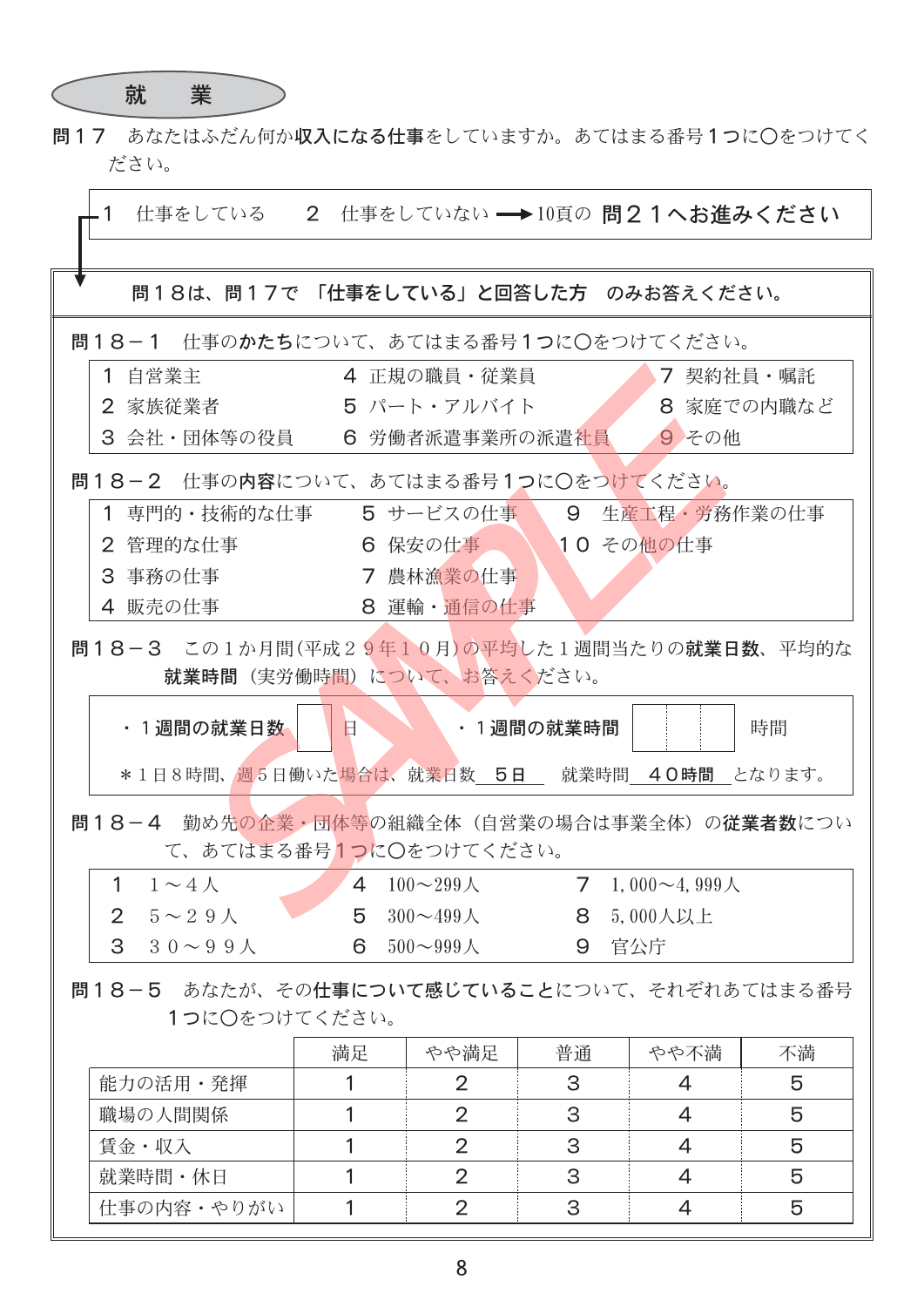問18(つづき)は、問17で 「仕事をしている」と回答した方 のみお答えください。 問18-6 あなたが仕事をしている理由について、あてはまる番号すべてに○をつけ、その うち主なもの1つの番号を右下の枠内に記入してください。  $\mathbf{1}$ 現在の生活費のため 9 健康を維持するため 現在の生活費を補うため 10 社会とのつながりを維持したいから  $\overline{2}$ 生活水準を上げるため 3 11 社会に役立ちたいから 12 視野を広げたいから 自分のお小遣いのため  $\overline{4}$ 5 借金の返済のため 13 今の仕事が好きだから 親族等への仕送りのため 14 家にずっといるのは嫌だから 6  $\overline{7}$ 将来の生活資金のため 15 時間に余裕があるから 8 子や孫の将来のため 16 その他の理由 上記で○をつけた理由のうち、主なもの1つの番号 問19は、問18-1で 「会社・団体等の役員」「正規の職員・従業員」「パート・アルバイト」 「労働者派遣事業所の派遣社員」「契約社員・嘱託」と回答した方 のみお答えください。

問19-1 勤め先では、あなたに適用される定年がありますか。あてはまる番号1つに○をつ けてください。また、定年がある場合は、具体的な定年年齢も記入してください。

1 定年がある -歳 2 定年はない 3 わからない

問19-2 あなたの勤め先には以下の制度などはありますか。また、制度の有無にかかわらず、 今後の利用を希望しますか。それぞれあてはまる番号1つに〇をつけてください。

|            | 制度の有無 |             |      |  |  |  |  |  |
|------------|-------|-------------|------|--|--|--|--|--|
|            |       | 制度がある 制度はない | 知らない |  |  |  |  |  |
| 再就職会社のあっせん |       |             | 3    |  |  |  |  |  |
| 再雇用(再任用)制度 |       |             | 3    |  |  |  |  |  |
| 勤務延長制度     |       |             |      |  |  |  |  |  |

| 利用希望の有無 |       |  |  |  |  |  |  |  |
|---------|-------|--|--|--|--|--|--|--|
| 希望する    | 希望しない |  |  |  |  |  |  |  |
|         | 2     |  |  |  |  |  |  |  |
|         | 2     |  |  |  |  |  |  |  |
|         | 2     |  |  |  |  |  |  |  |

問19-3 この1年間(平成28年11月~平成29年10月)に、以下の制度などを利用し ましたか。それぞれあてはまる番号1つに〇をつけてください。

|            | 制度の利用の有無 |    |  |  |  |  |  |
|------------|----------|----|--|--|--|--|--|
|            | あり       | なし |  |  |  |  |  |
| 再就職会社のあっせん |          | ク  |  |  |  |  |  |
| 再雇用(再任用)制度 |          |    |  |  |  |  |  |
| 勤務延長制度     |          |    |  |  |  |  |  |

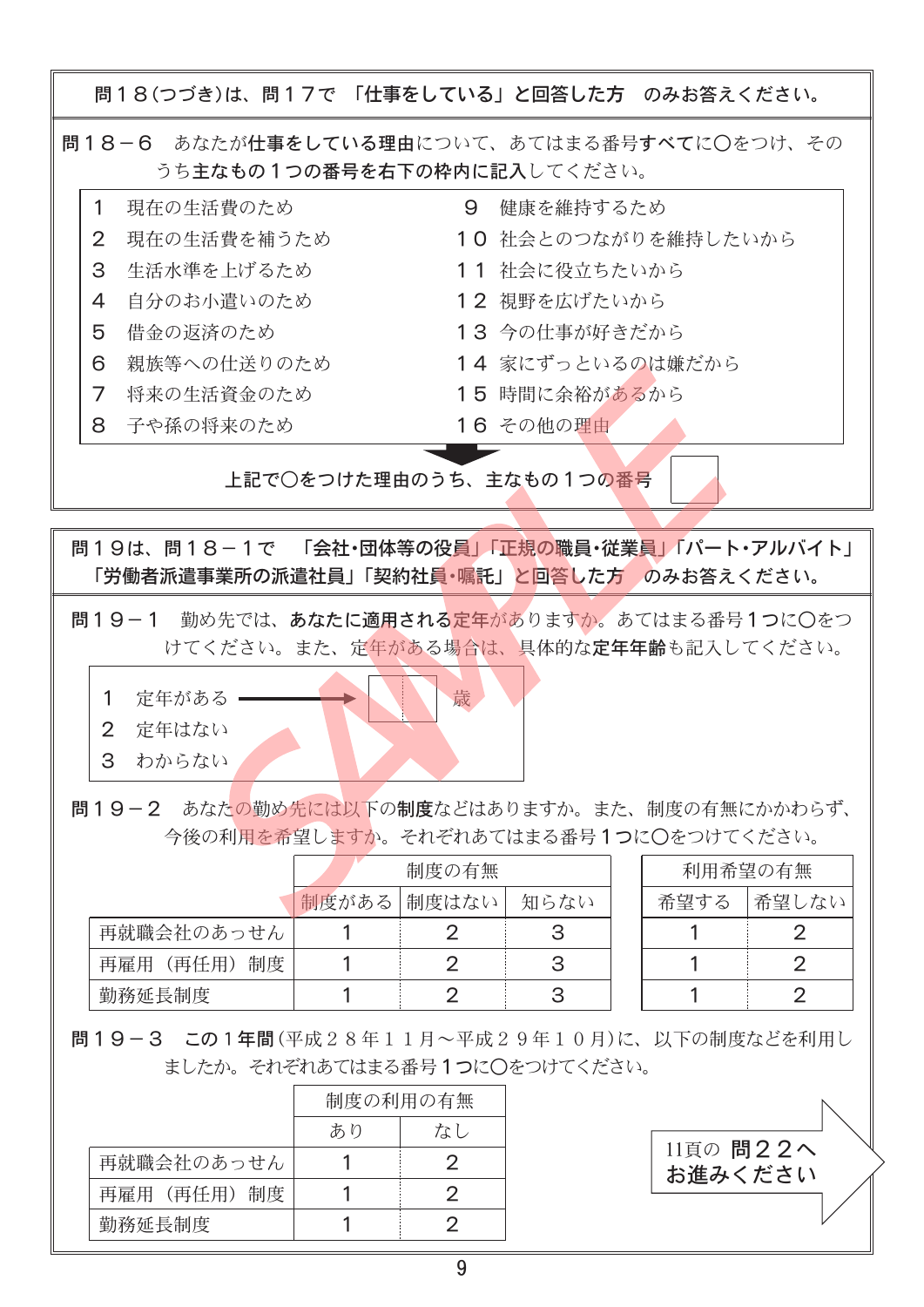

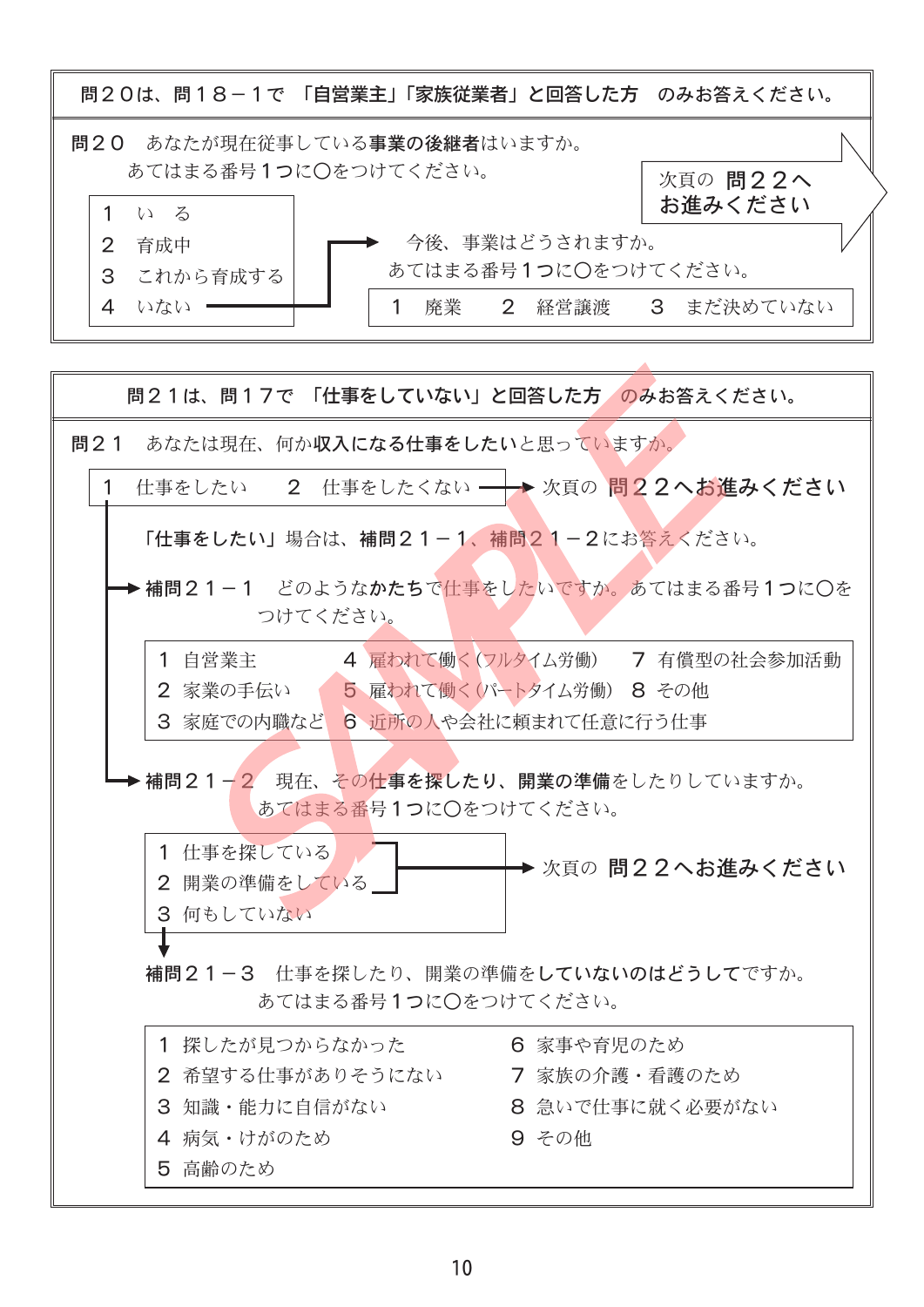問22~問30は、すべての方 がお答えください

問22 あなたは、この1年間(平成28年11月~平成29年10月)に収入を伴う仕事をやめた ことがありますか。



→ やめた仕事について、やめた月、やめた理由、仕事のかたちをお答えください。

|          |                   | <u>やめた仕事のかたち</u><br>仕事をやめた理由<br>(あてはまる番号すべてに○)<br>(あてはまる番号1つに○) |                                                                                   |                   |         |                                                   |                                                                                                       |                                                                  |                                                                              |                                                       |                                                         |                                |                          |      |                |                                                   |                                                       |                                                                                 |                                         |                |                              |                         |
|----------|-------------------|-----------------------------------------------------------------|-----------------------------------------------------------------------------------|-------------------|---------|---------------------------------------------------|-------------------------------------------------------------------------------------------------------|------------------------------------------------------------------|------------------------------------------------------------------------------|-------------------------------------------------------|---------------------------------------------------------|--------------------------------|--------------------------|------|----------------|---------------------------------------------------|-------------------------------------------------------|---------------------------------------------------------------------------------|-----------------------------------------|----------------|------------------------------|-------------------------|
| 仕事をやめた月  | 定年<br>の<br>た<br>め | 契約期間<br>が<br>満之<br>たから                                          | 希望退職<br>$l$ <sup><math>\degree</math></sup><br>応<br>1 <sup>3</sup><br>た<br>か<br>ら | 倒産<br>た<br>か<br>ら | 解雇されたから | 新<br>$\zeta$<br>仕事<br>が<br>み<br>か<br>⊃<br>た<br>から | 健康が<br>す<br>$\hat{\left\langle \mathbf{r}\right\rangle }$<br>れ<br>な<br>か<br>$\bigcirc$<br>た<br>か<br>ら | 家族<br>の<br>介<br>護<br>$\bullet$<br>看護<br>$\mathcal{O}$<br>た<br>zh | 子<br>$\bullet$<br>孫<br>$\mathcal{O}$<br>育児<br>$\overline{\mathcal{O}}$<br>ため | 間<br>関<br>係がうまく<br>$\zeta$<br>か<br>な<br>か<br>った<br>から | 労働条件<br>が<br>不<br>満<br>K<br>75<br>$\bigcirc$<br>た<br>から | 年金を受給<br>始<br>め<br>た<br>か<br>ら | そ<br>$\overline{O}$<br>他 | 自営業主 | 家族従業者          | 会社<br>$\bullet$<br>団<br>体等<br>$\mathcal{O}$<br>役員 | 正<br>規<br>$\mathcal{O}$<br>職<br>蒷<br>$\bullet$<br>従業員 | $\bigcup$<br>$\vdash$<br>$\bullet$<br>$\overline{y}$<br>ル<br>バ<br>亻<br>$\vdash$ | 労働者派<br>#遣事業<br>所<br>O)<br>派<br>遣社<br>員 | 契約社員<br>嘱<br>託 | 家庭で<br>$\mathcal{O}$<br>内職など | そ<br>$\mathcal{O}$<br>他 |
| 平成28·29年 |                   | $\overline{2}$                                                  | $\overline{3}$                                                                    |                   | 5       |                                                   | 7                                                                                                     | 8                                                                | 9                                                                            |                                                       |                                                         |                                |                          | 1    |                | 3                                                 |                                                       | 5                                                                               |                                         | 7              | 8                            |                         |
| 月        |                   |                                                                 |                                                                                   | 4                 |         | 6                                                 |                                                                                                       |                                                                  |                                                                              |                                                       | $10$ 11 12 13                                           |                                |                          |      | $\overline{2}$ |                                                   | 4                                                     |                                                                                 | $6\phantom{1}6$                         |                |                              | 9                       |

この1年間にやめた仕事が複数ある場合は、以下に記入してください。

|               | 仕事をやめた<br>仕事をやめた理由<br>(あてはまる番号すべてに○) |  |                                               |  |  |  |  |  |  | やめた仕事のかたち<br>(あてはまる番号1つに〇) |  |  |  |  |  |  |  |  |  |  |
|---------------|--------------------------------------|--|-----------------------------------------------|--|--|--|--|--|--|----------------------------|--|--|--|--|--|--|--|--|--|--|
| $\Omega$<br>E | 平成28・29年<br>月                        |  |                                               |  |  |  |  |  |  |                            |  |  |  |  |  |  |  |  |  |  |
| 3             | 平成28・29年 <br>月                       |  | 2 3 4 5 6 7 8 9 10 11 12 13 1 2 3 4 5 6 7 8 9 |  |  |  |  |  |  |                            |  |  |  |  |  |  |  |  |  |  |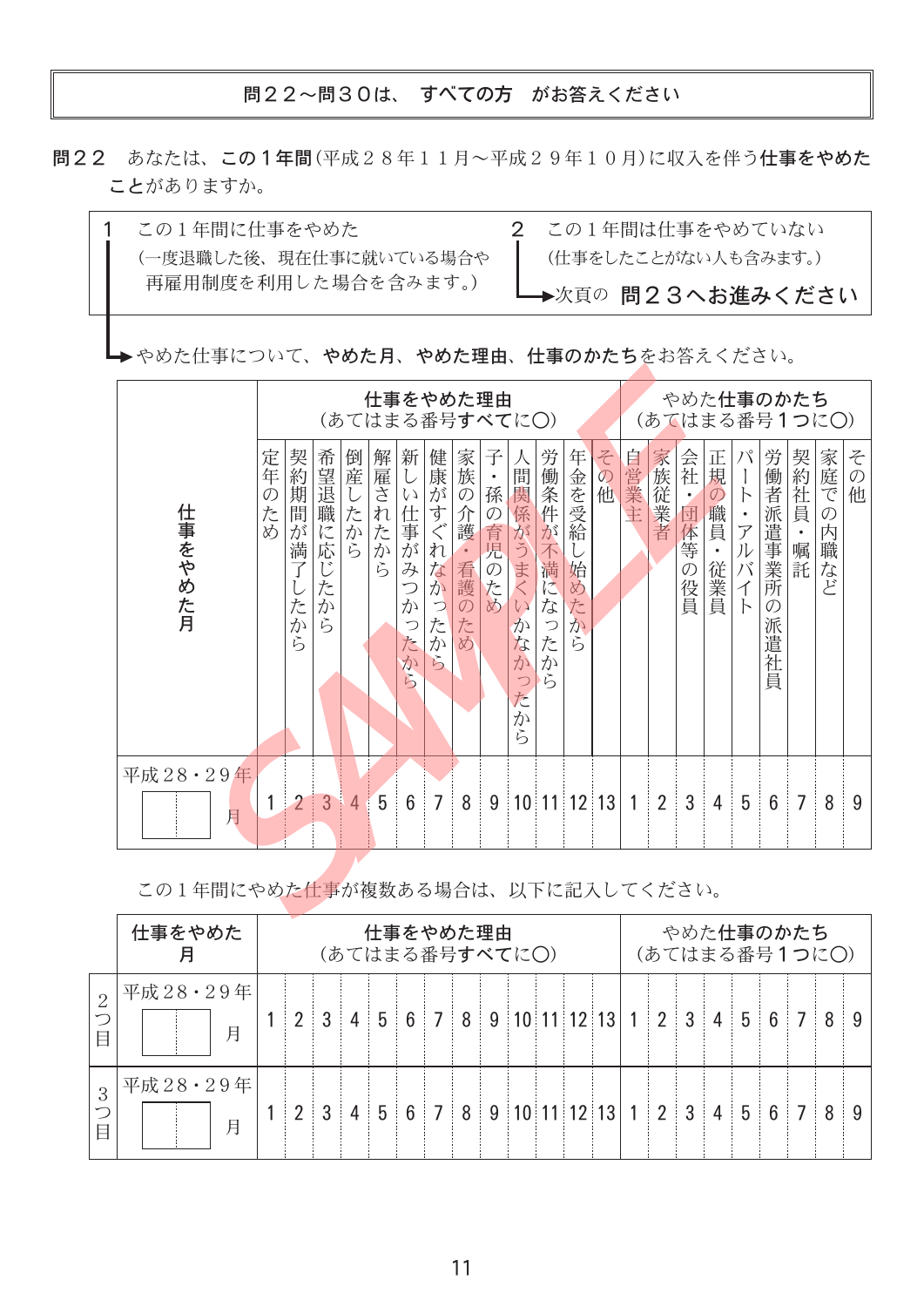### 社会活動等

問23 あなたはふだん以下の活動をしていますか。それぞれあてはまる番号1つに○をつけてく ださい。

|            | いつもする | ときどきする | あまりしない | しない |
|------------|-------|--------|--------|-----|
| 近所づきあい     |       |        |        |     |
| 友達づきあい     |       |        |        |     |
| 家事         |       |        |        |     |
| 自分の孫や子供の世話 |       |        |        |     |

問24 あなたには、日頃から何かと頼りにしている方がいますか。あてはまる番号すべてに〇を つけてください。

| 1 同居している親族  | 3 近所の人           | 5 友人  | フ いない |
|-------------|------------------|-------|-------|
| 2 同居していない親族 | 4 勤め先の同僚(元同僚を含む) | 6 その他 |       |

問25 あなたはこの1年間(平成28年11月~平成29年10月)に、次のような活動をしま したか。活動した場合は、その活動の方法·満足度について、それぞれお答えください。

|                           |                                 | 活動の有無が「あり」の場合は記入してください。 |                                           |                                   |                                     |                                       |  |              |                      |    |                  |        |  |
|---------------------------|---------------------------------|-------------------------|-------------------------------------------|-----------------------------------|-------------------------------------|---------------------------------------|--|--------------|----------------------|----|------------------|--------|--|
|                           |                                 |                         | (あてはまる番号すべてにO)                            | 活動の方法                             |                                     |                                       |  |              | 満足度<br>(あてはまる番号1つに〇) |    |                  |        |  |
|                           | 活動の有無                           | U<br>とりで                | 僚や 同先<br> 等友  僚の<br>を<br>除<br>と<br>$\leq$ | 、家<br>同族元め<br>人を同<br>含僚<br>む<br>と | 町<br>内<br>会<br>$\bullet$<br>自治<br>会 | N<br>法P<br>ĀО<br>等 •<br>の公<br>団益<br>体 |  | 満<br>足       | や<br>や<br>満<br>定     | 普通 | や<br>や<br>不<br>満 | 不<br>満 |  |
| 趣味・教養<br>(囲碁、料理、旅行など)     | あり<br>なし<br>$\overline{2}$      | 1                       | $\overline{2}$                            | 3                                 | $\overline{4}$                      | 5                                     |  | $\mathbf{1}$ | 2                    | 3  | $\overline{4}$   | 5      |  |
| スポーツ・健康<br>(ウォーキング・球技など)  | あり<br>1<br>なし<br>$\overline{2}$ | 1                       | $\overline{2}$                            | 3                                 | $\overline{4}$                      | 5                                     |  | 1            | 2                    | 3  | $\overline{4}$   | 5      |  |
| 地域行事<br>(町内会の催しなど)        | あり<br>1<br>なし<br>$\overline{2}$ | 1                       | $\overline{2}$                            | 3                                 | $\overline{4}$                      | 5                                     |  | 1            | $\overline{2}$       | 3  | $\overline{4}$   | 5      |  |
| 子育て支援・教育・文化<br>(子供会の役員など) | あり<br>1<br>$\overline{2}$<br>なし | 1                       | $\overline{2}$                            | 3                                 | $\overline{4}$                      | 5                                     |  | 1            | $\overline{2}$       | 3  | $\overline{4}$   | 5      |  |
| 高齢者支援<br>(家事支援・移送など)      | あり<br>1<br>なし<br>$\overline{2}$ | 1                       | $\overline{2}$                            | 3                                 | $\overline{4}$                      | 5                                     |  | $\mathbf{1}$ | $\overline{2}$       | 3  | $\overline{4}$   | 5      |  |
| その他の社会参加活動                | あり<br>1<br>なし<br>$\overline{2}$ | 1                       | $\overline{2}$                            | 3                                 | 4                                   | 5                                     |  | 1            | 2                    | 3  | 4                | 5      |  |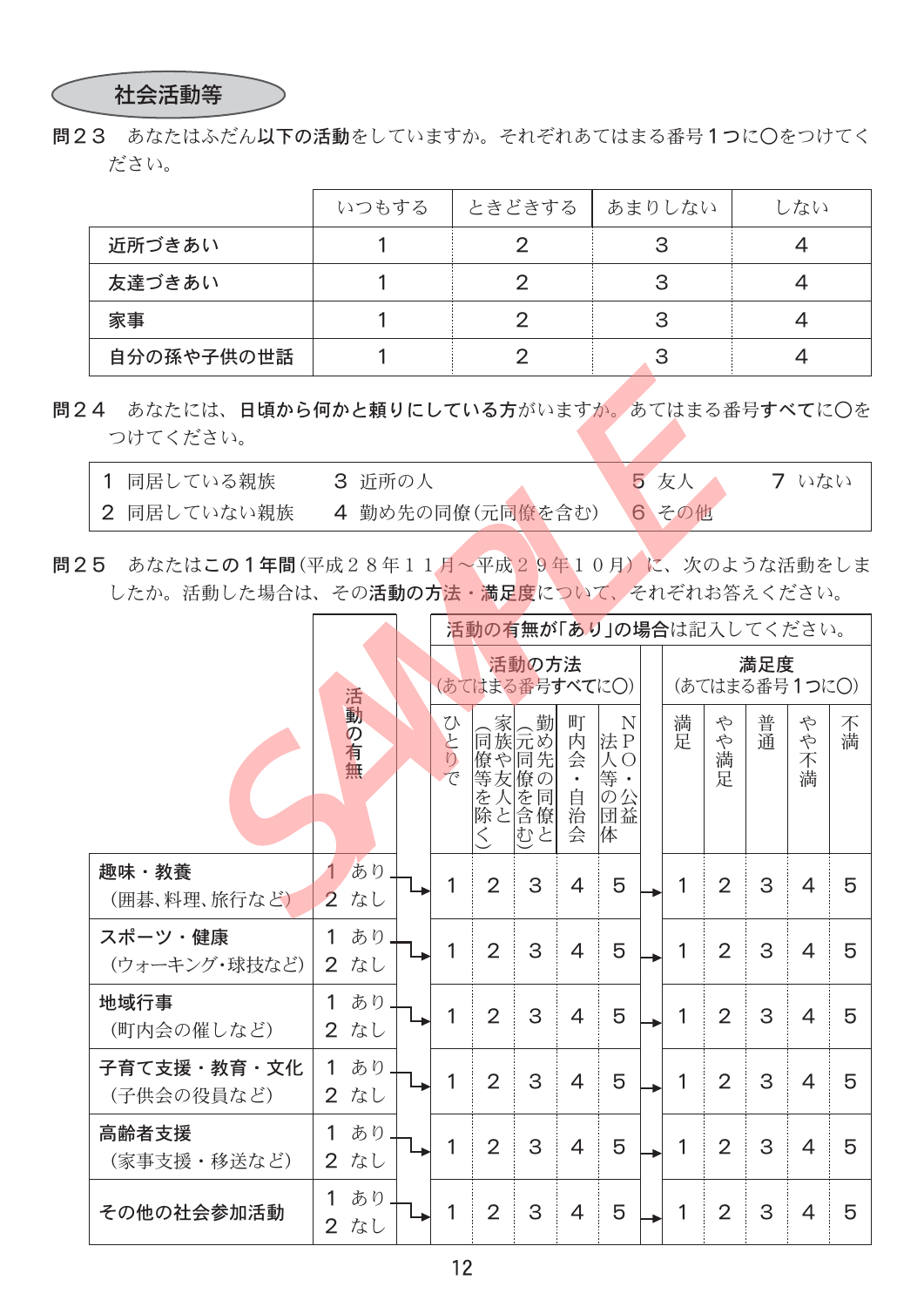住居・家計

問26-1 現在のお住まいの形態について、あてはまる番号1つに○をつけ、持ち家にお住まい の場合は、住宅ローンの有無をお答えください。



問26-2 この1年間(平成28年11月~平成29年10月)の住居の変化について、お住まい の形態にかかわらず、あてはまる番号1つに〇をつけてください。

| 1 変わっていない |  | 2 転居した |  | 3 増改築した |
|-----------|--|--------|--|---------|
|-----------|--|--------|--|---------|

問27 あなたには、この1か月間(平成29年10月)に収入はありましたか。あてはまる番号 1つに〇をつけ、収入がある場合は、収入の種類とこの1か月間の収入額を記入してください。

| 2 収入なし –––––––––– 問28へお進みください<br>収入あり           |
|-------------------------------------------------|
| 「収入あり」の場合は、補問27-1、補問27-2にお答えください。               |
| 補問27-1 何によって得られた収入ですか。あてはまる番号すべてに○をつけ<br>てください。 |
| 1 働いて得た所得<br>5 私的年金                             |
| 2 公的年金<br>6 子供等からの仕送り                           |
| 3 雇用保険<br>7 資産収入(資産の売却による収入は含めません)              |
| 4 生活保護等の社会保障給付金<br>8 その他                        |
| 補問27-2 この1か月間の収入額を、公的年金以外と公的年金に分けて記入し<br>てください。 |
| 平成29年10月の公的年金以外の収入額<br>万円                       |
| (*ボーナスなどは含めず、税・社会保険料などが控除される前の額を記入)             |
| 平成29年10月に受給した公的年金の受給額<br>万円                     |
| (*10月に受給した額(2か月分)をそのまま記入)                       |

問28 あなたの世帯のこの1か月間(平成29年10月)の家計支出額を記入してください。

|--|--|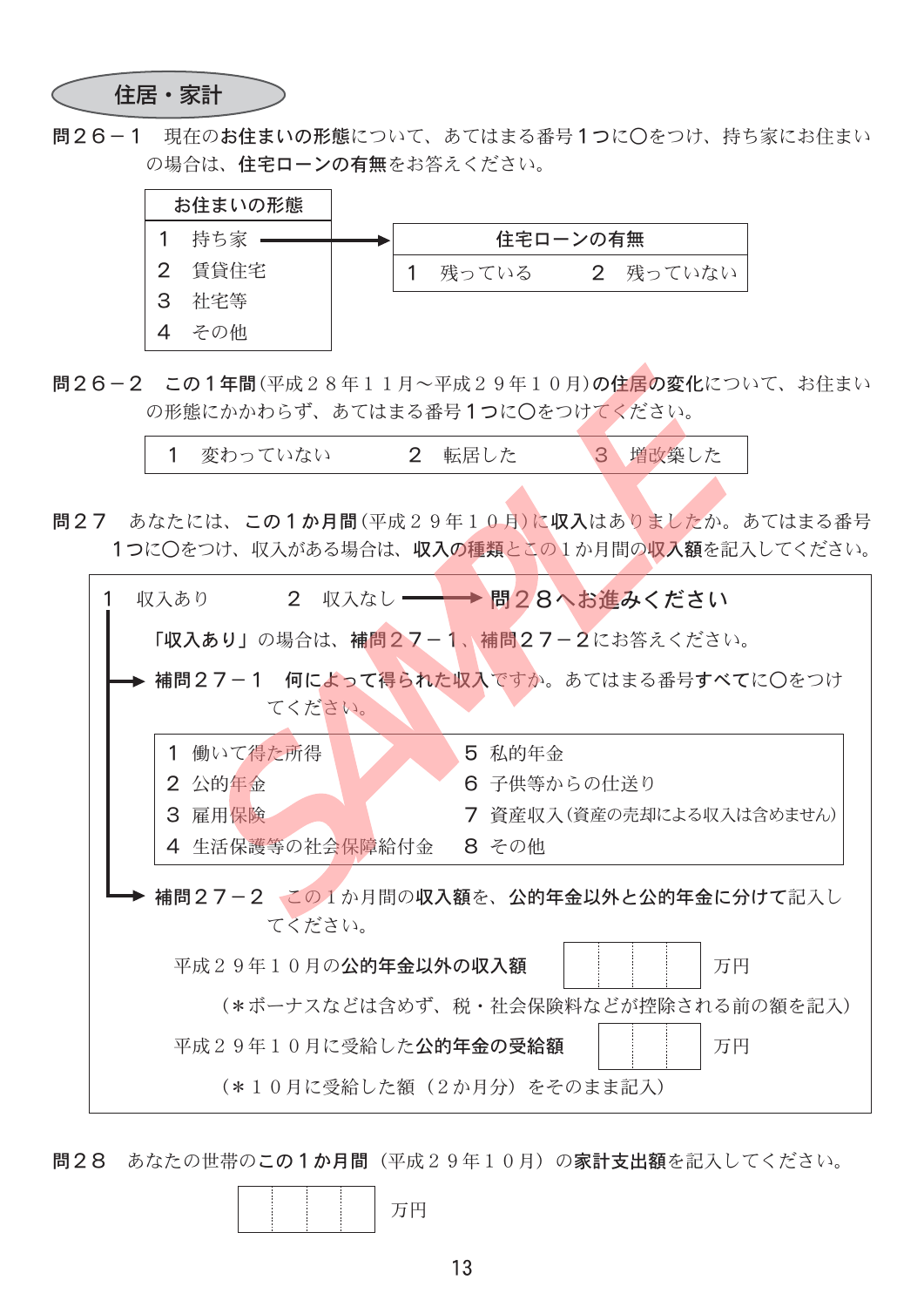問29 あなたの世帯では、現在、借入金はありますか。あてはまる番号1つに〇をつけ、借入金 のある場合は、金額を記入してください。



問30 あなたの世帯では、現在、預貯金(株・債券を含む)はありますか。あてはまる番号1つ に〇をつけ、預貯金のある場合は、金額を記入してください。

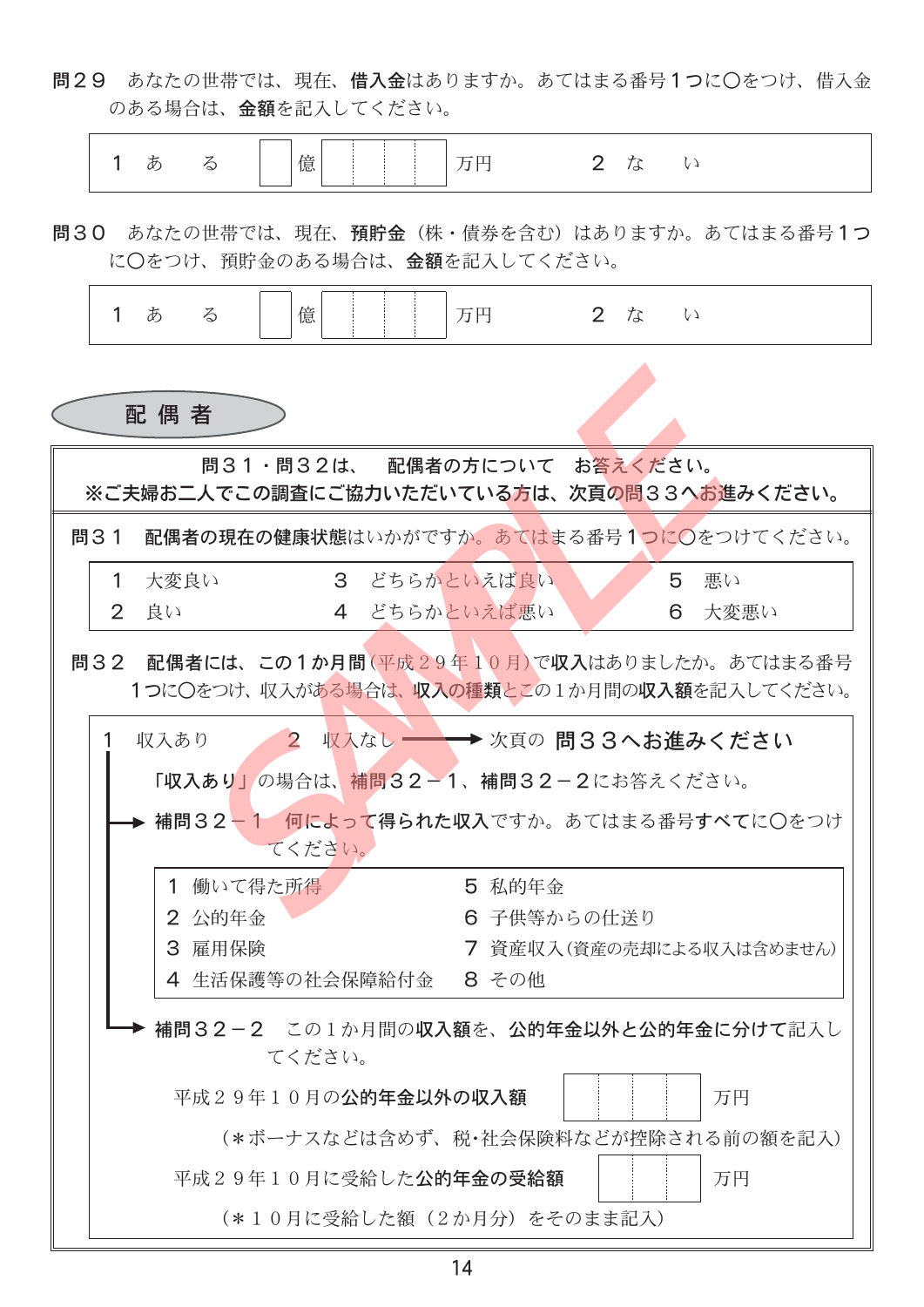問33は、配偶者と同居している方全員 がお答えください。

問33 あなたと配偶者がふだん一緒に過ごすときは、何をして過ごしていますか。以下のこ とについてあてはまるかどうか、それぞれお答えください。

| 「あてはまる」ものが<br>1つ以上ある場合 |                       | 会話             | 趣味<br>娯楽 | 買物             | ボ<br>活ラ<br>動ン<br>なテ<br>ど | 仕事             | 食事             | テ<br>ビを見る      | そ<br>$\mathcal{O}$<br>他 |
|------------------------|-----------------------|----------------|----------|----------------|--------------------------|----------------|----------------|----------------|-------------------------|
|                        | あてはまる                 |                |          |                |                          |                |                |                |                         |
|                        | あてはまらない               | $\overline{2}$ | 2        | $\overline{2}$ | 2                        | $\overline{2}$ | $\overline{2}$ | $\overline{2}$ | 2                       |
| 補問33-1                 | あなたが配偶者とふだん一緒に過ごす時間は、 |                |          |                |                          |                |                | 週間の平均した1日当たり   |                         |

でどれくらいですか。

時間

たいへんお忙しい中、長時間にわたりご協力いただき、 ありがとうございました。

この調査の結果は、まとまり次第みなさまのもとにお届けします。